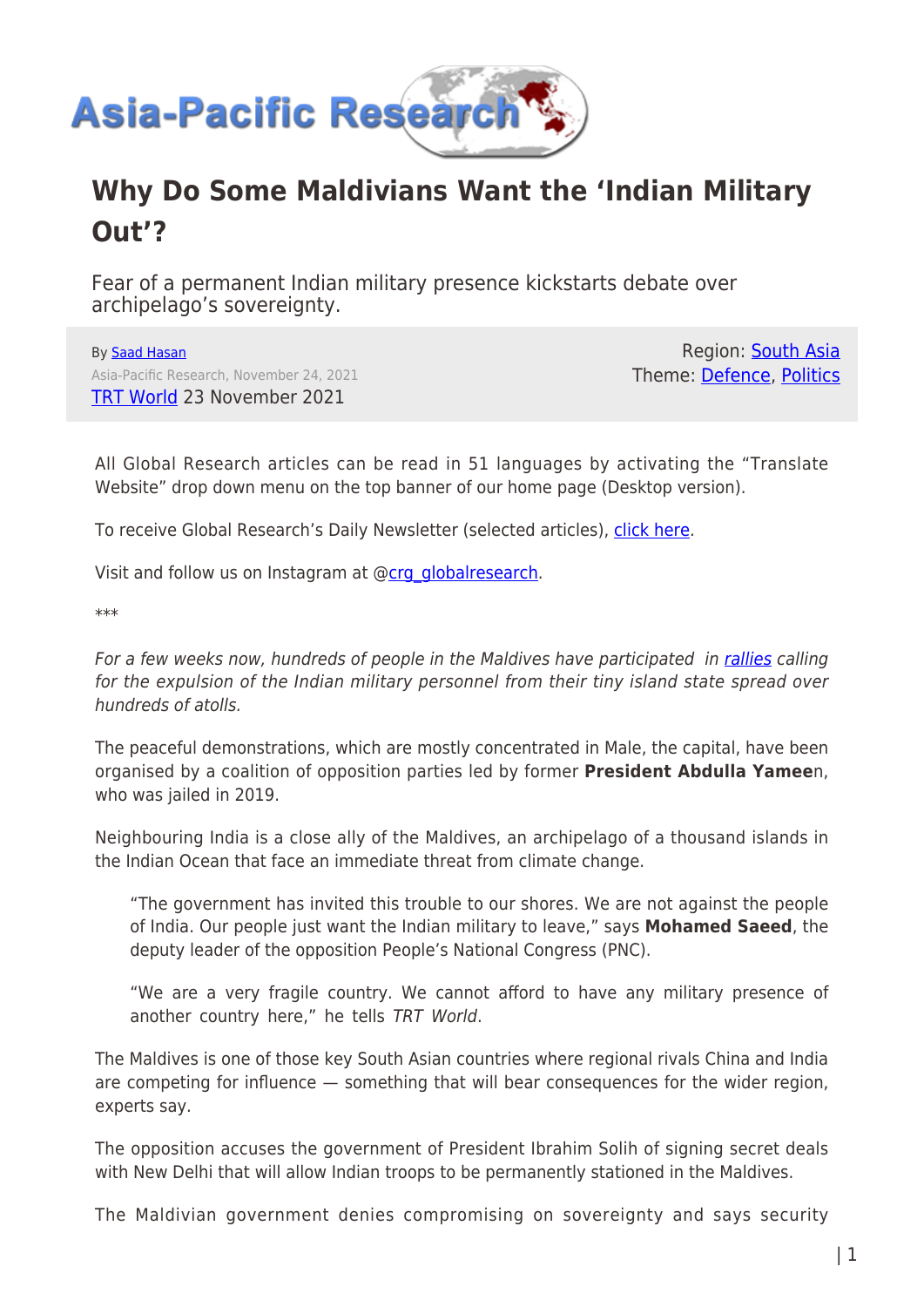arrangements with India are mostly to carry out search and rescue operations.

"India has always been the Maldives' closest ally and trusted neighbour, extending constant and consistent support to the people of Maldives on all fronts," the government said in a recent [statement.](https://www.gov.mv/en/news-and-communications/statement-by-the-government-of-maldives-on-spreading-false-information-using-the-india-out-slogan)

"Support provided by India on areas such as search and rescue capabilities, casualty evacuation, coastal surveillance, and maritime reconnaissance, directly benefit the Maldivian people," it added.

Maldivian **Foreign Minister Abdulla Shahid** has [called](https://www.sun.com.mv/63652) the "Indian Military Out" campaign a desperate attempt by the opposition to fulfil a political agenda.

At the centre of the debate is the matter of an India-funded dockyard for the Maldivian coast guard, which is being constructed on the [Uthuru Thila Falhu](https://www.dnaindia.com/india/report-india-maldives-sign-pact-on-development-of-coast-guard-harbour-2876803) (UTF) atoll, near Male.

A copy of the UTF agreement **[leaked](https://themaldivesjournal.com/22665)** earlier this year said Indian military personnel will be stationed there and Indian navy vessels will be allowed to use the dockyard for years to come.

Saeed says an important agreement like this, which can impact a country's forieign relations, should have been debated in the parliament and the details shared with lawmakers.

A Maldives government spokesperson wasn't immediately available for comment.

#### **What are Indian troops doing in Maldives?**

The presence of Indian military personnel in the Maldives, an issue that the opposition has seized upon to criticise the government, resonates with Maldivians wary of outside interference.

New Delhi had donated two helicopters and a Donier aircraft to Maldives to help with medical evacuations and sea surveillance. Most of the 75 Indian personnel stationed in Maldives at the moment are there to maintain and operate the aircraft.

"The Indian military has been in the Maldives for a long time. There's nothing new about it. They use the aircraft to airlift sick or injured people from isolated islands," says David Brewster, an expert on Indo-Pacific maritime affairs at the Australian National University.

"I am sort of surprised that Yameen and his supporters think that this is a bad thing."

Nevertheless, the persistent pressure mounted by the opposition has put the government in a tight corner. Last week, **Defence Minister Mariya Didi** had to publicly disclose that Indian troops in the country were unarmed and insist that they posed no danger to its sovereignty.

### **A tussle of two powers**

Former President Yameen, who governed between 2013 and 2018, had fostered close ties with China. He oversaw the inauguration of a 2.1 km-long, four-lane bridge connecting Male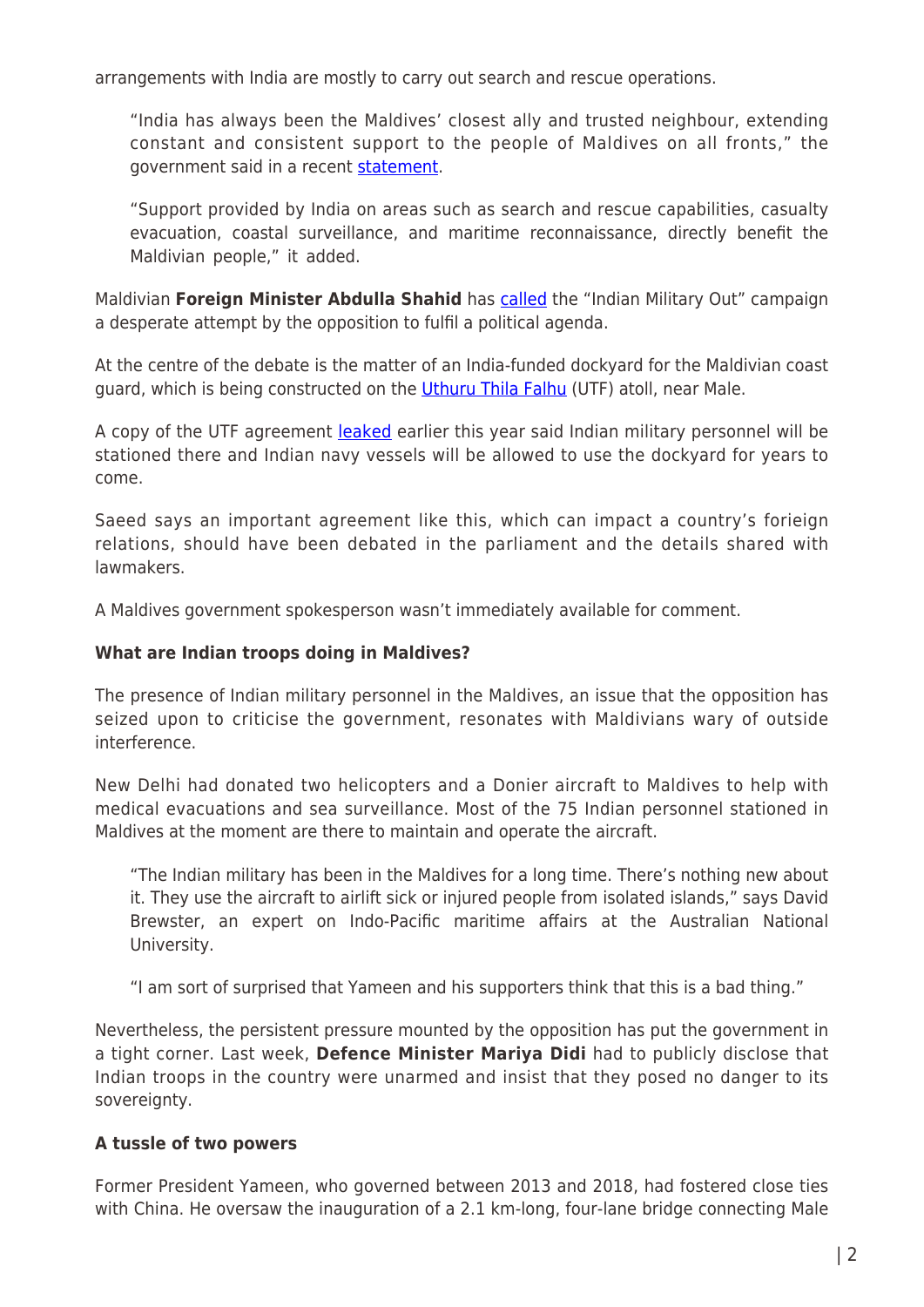with the island of Hulhumale.

That's the only bridge which connects islands in the archipelago where people otherwise travel on boats between different atolls. Beijing funded the \$200 million project.

For years, China had little interest in the small nation of under 500,000 people — Beijing didn't even have an embassy in Maldives until 2012.

But that changed under Yameen's government when the two countries signed a [free trade](https://www.trtworld.com/asia/the-opposition-has-won-in-the-maldives-what-does-it-mean-20431) [agreement](https://www.trtworld.com/asia/the-opposition-has-won-in-the-maldives-what-does-it-mean-20431) (FTA), eliminating tariffs on Maldivian exports of mostly fish, and opened the archipelago to Chinese goods and services.

Maldives, which derives a substantial chunk of its revenue from tourists — many of them Chinese — also became a recipient of Beijing's investment.

China loaned just over a billion dollars to build the bridge and an airport, among other projects in the Maldives.

But after Solih's government took charge, it accused Yameen of leaving the country vulnerable to a Chinese debt trap.

# **A long way to go for India**

PNC's Mohamed Saeed, who was Yameen's Minister for Economic Development, says concerns around high Chinese debt were unfounded.

"The amount we borrowed from China was more or less the amount of money we borrowed from the Middle East in syndicated loans. We made a policy of tapping every source of affordable financing."

The scenic Maldives depends on tourism for most of its foreign revenue. But tourism sites are spread across different atolls and a lack of connectivity hampers job creation in the hospitality industry.

Saeed says China's investment in building the Sinamale bridge — also known as the China-Maldives Friendship Bridge — was meant to address that problem.

While India has tried to take China's place as the Maldives main financial benefactor, it still has a long way to go.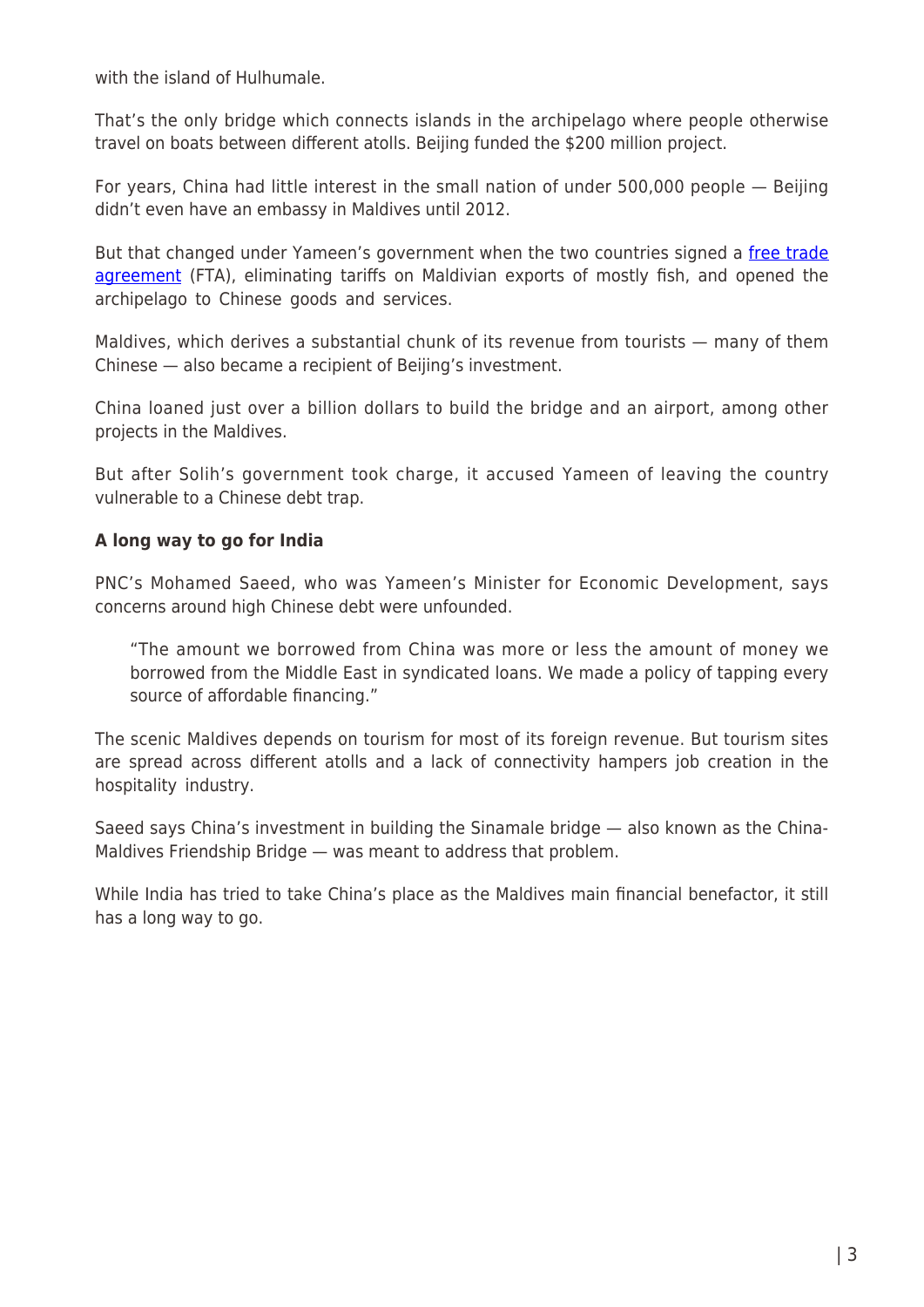

Protests against Indian military presence in Maldives have spread to other cities. (TRTWorld)

Last year, New Delhi pledged to extend [\\$500 million](https://www.dw.com/en/india-seeks-to-counter-china-influence-in-maldives-with-bridge-project/a-54555981) to Maldives in loans and grants. But only \$17 million of that amount has so far been invested, says Saeed, citing government budget documents.

"When we were in power, the opposition MDP was accusing Yameen and our administration of selling 17 islands to China. Today, can they show even a single island that we sold to China?"

The increasing reliance on China for financial support under Yameen happened to the chagrin of India, which had historically played a role in Maldives' internal affairs.

In 1988 India [sent its](https://timesofindia.indiatimes.com/world/south-asia/operation-cactus-how-indian-troops-went-to-maldives-and-helped-quell-a-coup/articleshow/62816787.cms) paratroopers and naval ships to Maldives to aid former President Maumoon Abdul Gayoom, who faced a coup attempt by Sri Lankan Tamil mercenaries.

It's unlikely that India will risk damaging relations with Male by keeping armed troops in the country for any other purpose than assisting in training and rescue operations.

"Politically, diplomatically and economically — India sees Maldives as a strategic partner," says Bharath Gopalaswamy, a senior fellow at the New Delhi-based Observer Research Foundation.

"But India is very careful and circumspect when it comes to stationing troops outside its border. At this stage it's all speculation."

\*

Note to readers: Please click the share buttons above or below. Follow us on Instagram, @crg\_globalresearch. Forward this article to your email lists. Crosspost on your blog site,